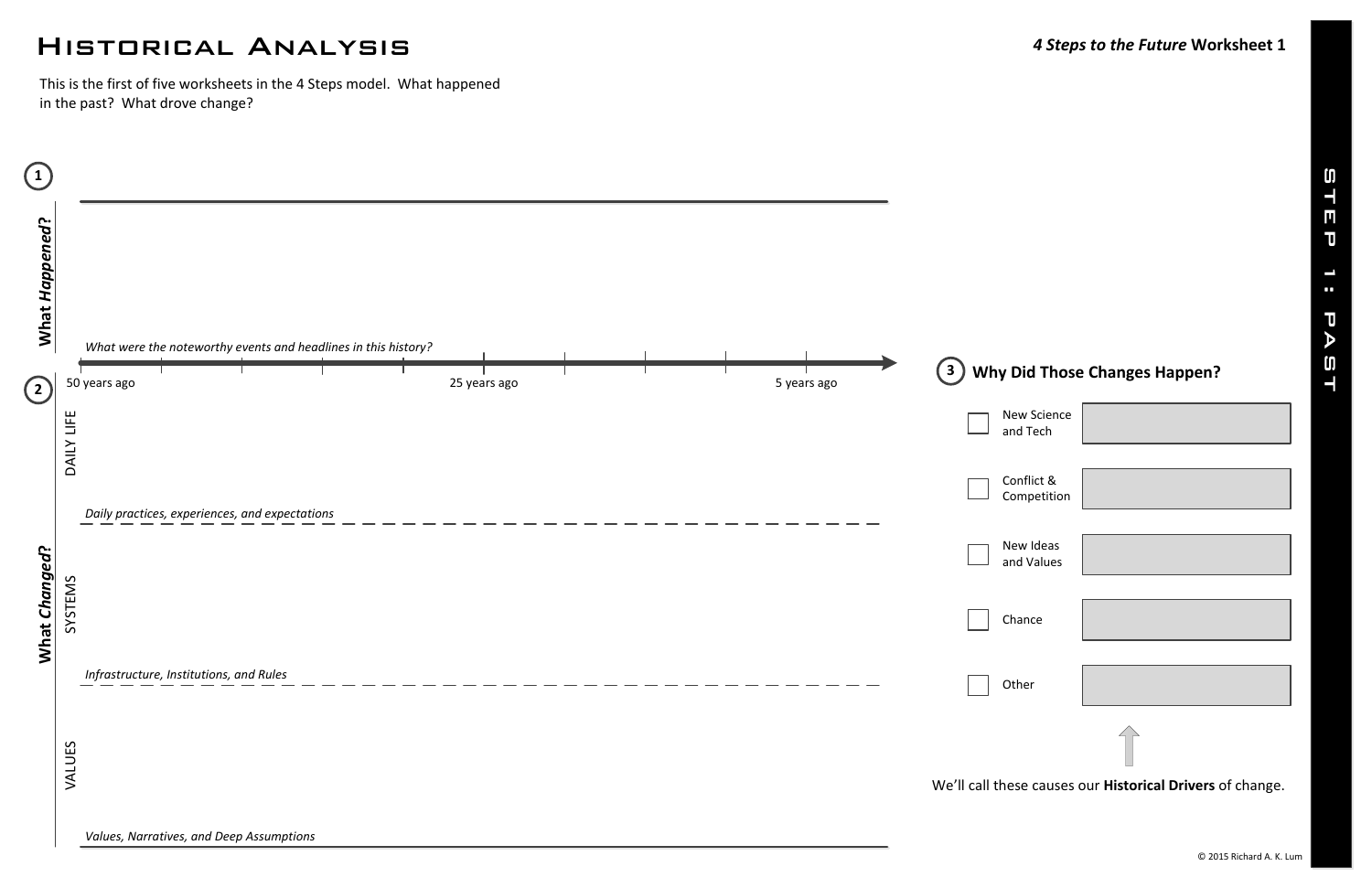# Trends, Emerging Issues, and Stabilities *<sup>4</sup> Steps to the Future* **Worksheet <sup>2</sup>**

What new ideas, issues, or technologies are below the radar now, but might mature into important drivers of change?

Together our Trends and Emerging issues are what we'll call our **New Drivers** of change.





## **Emerging Issues 3 4**

What things will slow or prevent change? We'll call these our **Stabilities**.

Common types of stability-enforcing things:

· Rules, customs, and traditions

· Physical or logistical constraints

· Patterns of behavior

· Powerful stakeholders or incumbents

## **Stabilities**



The STEEP framework.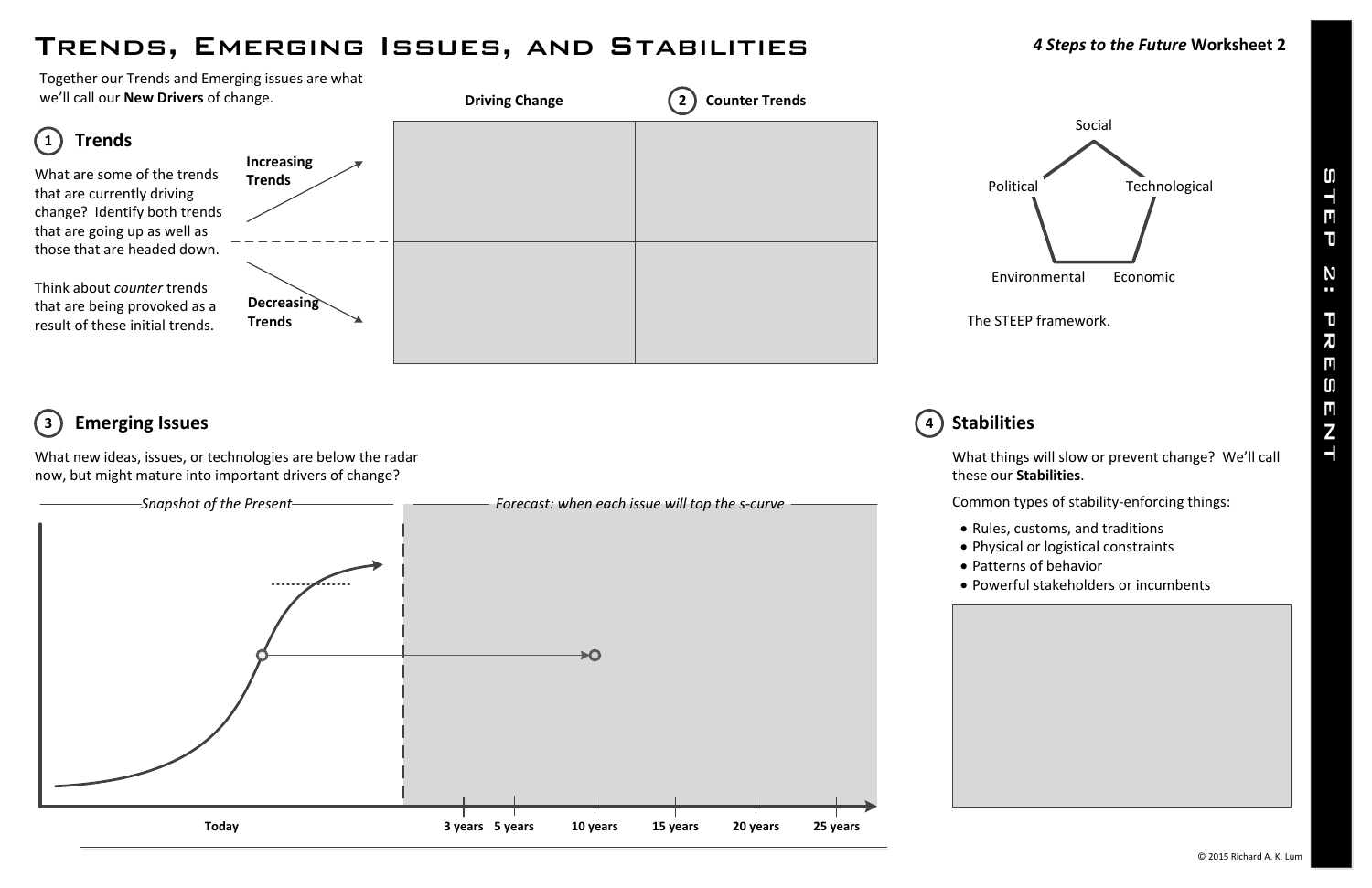

| าร | <b>Values</b> |  |  |
|----|---------------|--|--|
|    |               |  |  |
|    |               |  |  |
|    |               |  |  |
|    |               |  |  |
|    |               |  |  |

| ms | <b>Values</b> |  |  |  |
|----|---------------|--|--|--|
|    |               |  |  |  |
|    |               |  |  |  |
|    |               |  |  |  |
|    |               |  |  |  |
|    |               |  |  |  |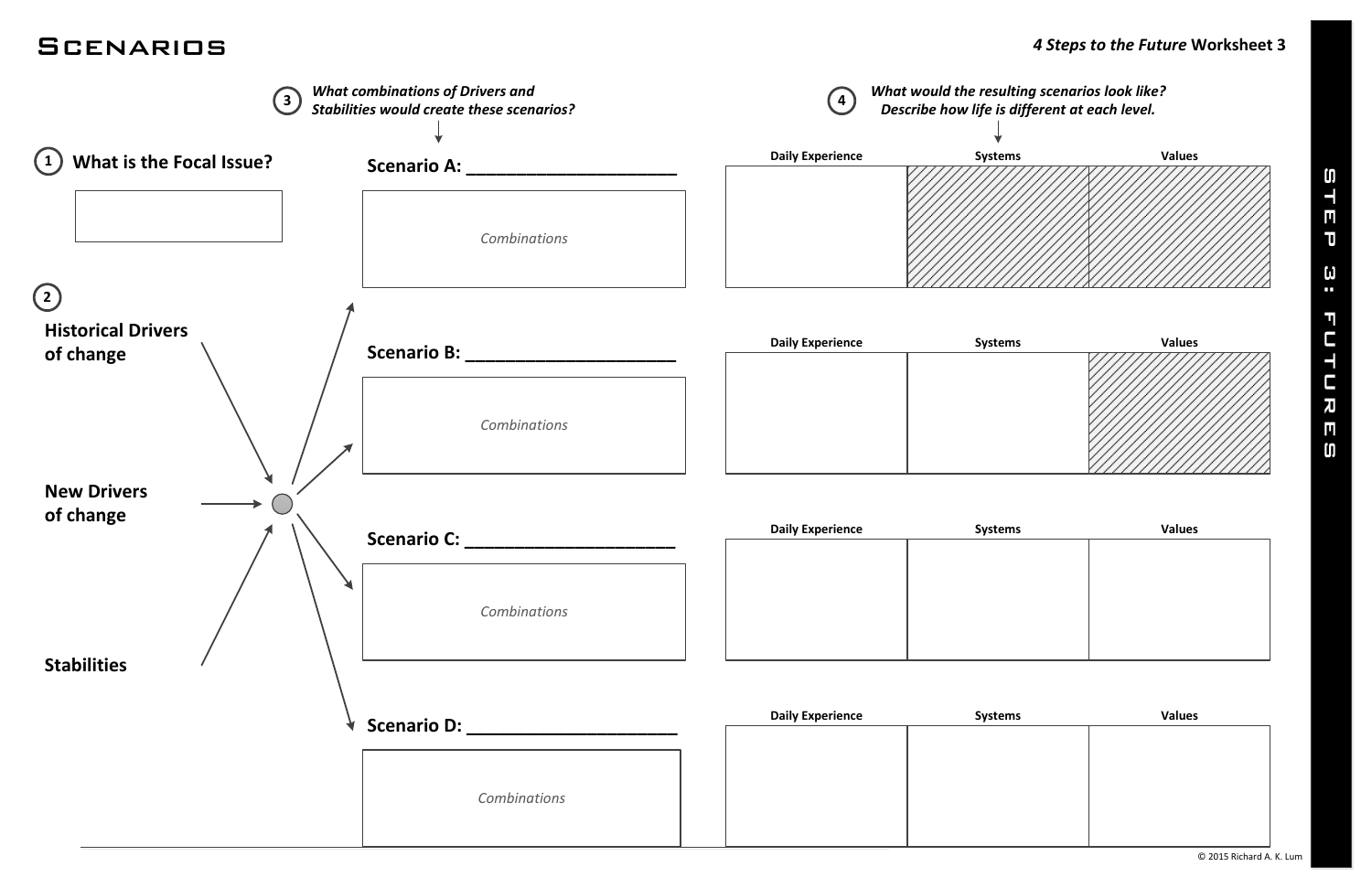(one per scenario)

**Scenario: \_\_\_\_\_\_\_\_\_\_\_\_\_\_\_\_\_\_\_\_**

## **Reacting 1**

There are three different basic reactions to the prospect of change: those who want to resist the changes; those who accept that change is coming and want to channel it according to their values; and those who want to accelerate or amplify the changes. How would various stakeholders respond to this scenario? In this scenario, who becomes an ally and who becomes a policy or strategy competitor?



## **Assessing 2**

What new products or markets open up to you in this scenario? What new strategies would be successful? How would existing or proposed strategies fair in this scenario?



### **Monitoring 3**

What headlines would tell you the world was heading in this direction?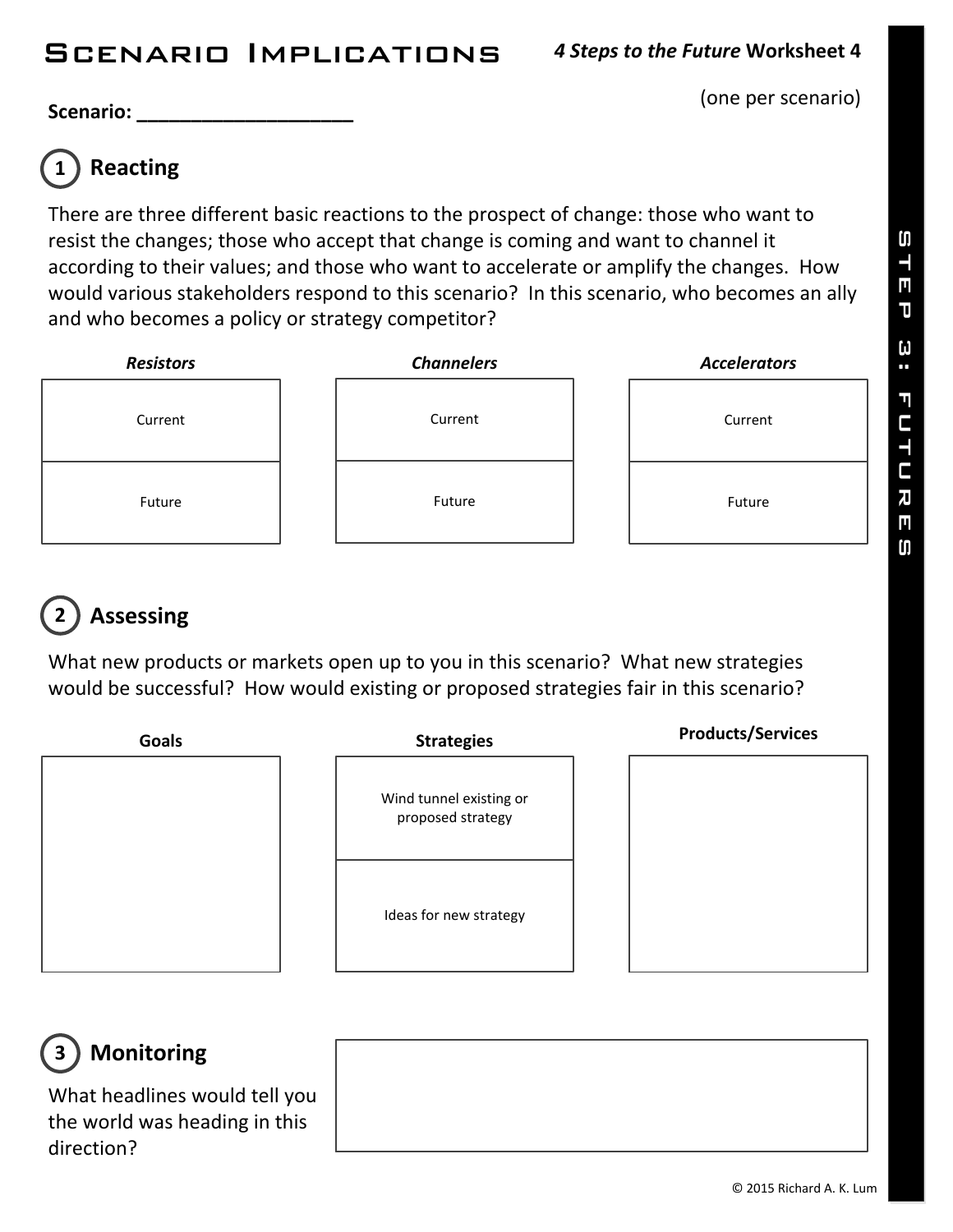# Visioning *<sup>4</sup> Steps to the Future* **Worksheet <sup>5</sup>**

© 2015 Richard A. K. Lum

Vision: "*An articulation of the organization's preferred future, informed by purpose, foresight, and aspiration*."

# **4 Your Preferred Future:** List five of the most important



| $\overline{2}$ | The Present:<br>List the five most important<br>characteristics of the present.                                                              |                                     | Foresight:<br>Write down some of the insights<br>captured in Worksheets $1 - 4$ .                                                                                               |                               |
|----------------|----------------------------------------------------------------------------------------------------------------------------------------------|-------------------------------------|---------------------------------------------------------------------------------------------------------------------------------------------------------------------------------|-------------------------------|
|                | 1.                                                                                                                                           |                                     | 1.                                                                                                                                                                              |                               |
|                | 2.                                                                                                                                           | The present,                        | 2.                                                                                                                                                                              | could become a better future. |
|                | 3.                                                                                                                                           | passing through the foresight layer | 3.                                                                                                                                                                              |                               |
|                | 4.                                                                                                                                           |                                     | 4.                                                                                                                                                                              |                               |
|                | 5.                                                                                                                                           |                                     | 5.                                                                                                                                                                              |                               |
|                | <b>Strengths &amp; Successes:</b><br>List the five most important strengths<br>from your organization's history to<br>carry into the future. |                                     | <b>Visualizing Your Preferred Futures</b><br>Use this space to draw your preferred future. Stick figures, icons,<br>diagrams, pasted magazine clippings, or panoramic drawings! |                               |
|                | 1.                                                                                                                                           |                                     |                                                                                                                                                                                 |                               |
|                | 2.                                                                                                                                           |                                     |                                                                                                                                                                                 |                               |
|                | 3.                                                                                                                                           |                                     |                                                                                                                                                                                 |                               |
|                | 4.                                                                                                                                           |                                     |                                                                                                                                                                                 |                               |
|                | 5.                                                                                                                                           |                                     |                                                                                                                                                                                 |                               |